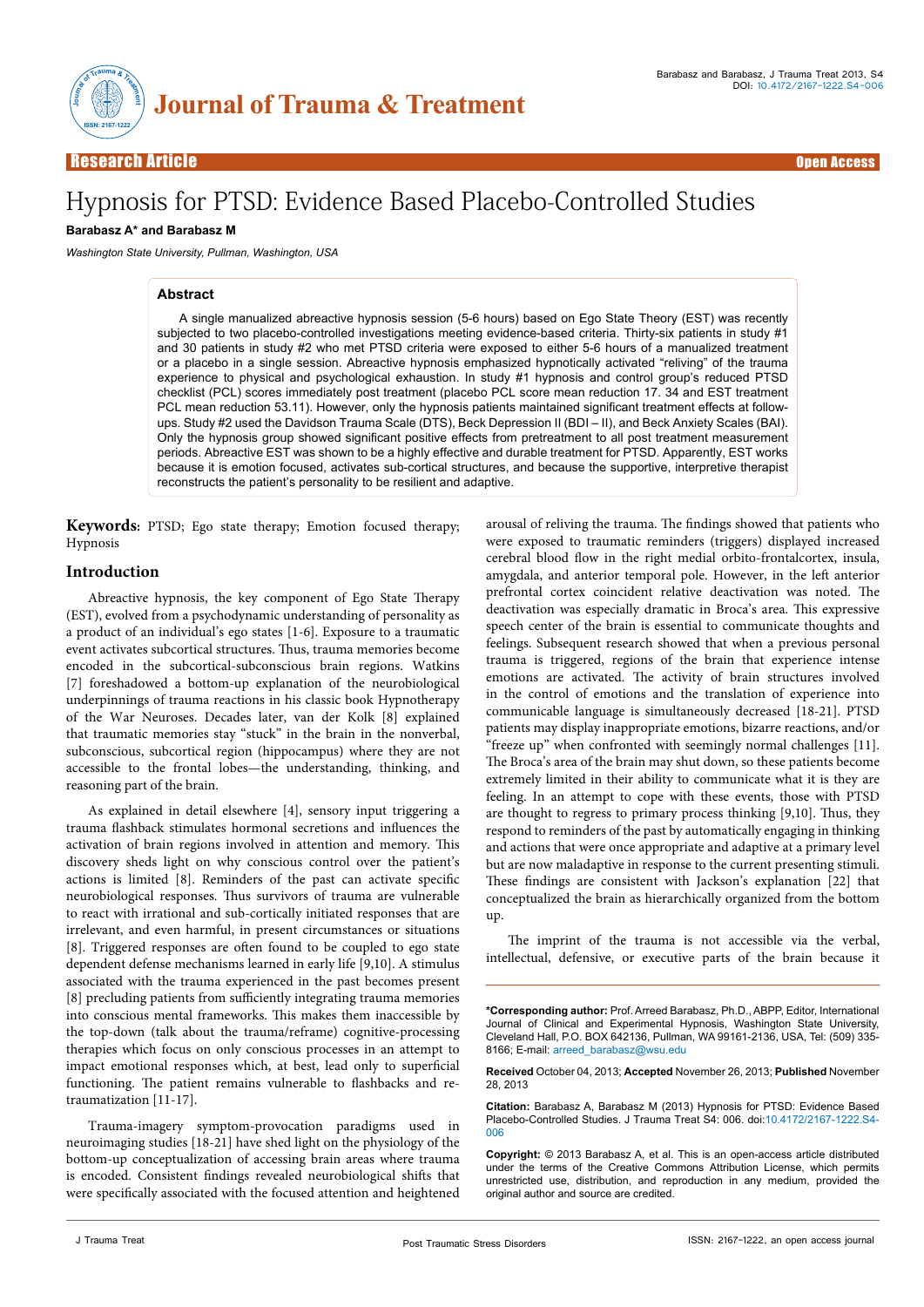is deeply entrenched in the subcortical subconscious (amygdala, hippocampus), which are at best only peripherally affected by thinking and cognition [1,23]. Abreactive hypnosis focuses on changing the way people regulate these core functions. Clearly, therapy should not be limited to talking about trauma or cognitive reframing at the purely conscious levels but instead activate the primary-process regions to an intense reliving of the actual events [24]. The purpose of our research was to determine whether or not abreactive hypnosis, applied within an Ego State Theory conceptualization, is an effective treatment for PTSD.

# **The 5-6 Hour Single Session Procedure**

The procedure consists of five distinct phases which are described in detail in Barabasz et al. [24] and fully elaborated, with specific hypnotic scripts and detailed protocols, in our treatment manual\* [24]. The German version, Barabasz et al. [25] is culturally adapted to commonly used German clinical phraseology. The Spanish Edition [26] is specifically written for Mexico and fluent Spanish speaking Mexican-Americans.

The elements of the 5-phase procedure are, 1) qualifying the patient (the trauma must be accessible, circumscribed, and orienting) to help ensure likely benefit from the single-session approach and provide a rapid orientation to EST. It includes administration of the Clinician Administered PTSD Scale (CAPS) [27], 2) contacting ego states which includes debunking myths about hypnosis and introducing the patient to hypnosis via a hypnotic-like experience, (for example, Chevreul's pendulum swing test [28]). Then the manualized hypnotic induction identifies the ego state(s) harboring the trauma, 3) diagnostic exploration of each known ego state, 4) ego state mapping, and 5) specific protocols for resolution of internal conflicts via hypnotically induced abreactions.

Abreactive hypnosisis the key component of the single session approach, but all 5 phases are essential. The protocols and scripts are involved attention to the past, present, and future. Efficiency of the single 5-6 hour session is achieved because of the abreactive intensity and repetition. A single abreaction, no matter how intense is an insufficient basis for lasting adaptive change. Abreactions are repeated 3 or 4 times within the single 5-6 hour EST session. When carried out properly, each subsequent abreaction is experienced less violently until complete resolution has been reached.

# **Evidence based Abreactive Hypnosis: Two Placebo Controlled Studies**

As is evidenced by five world congresses, EST is viewed as the therapy of choice for a range of trauma based disorders. Earlier this year the 5th World Congress on Ego State Therapy was held in Johannesburg, South Africa. The 4th World Ego State Congress held in Heidelberg, Germany in November 2011 drew over 1500 attendees and the International Hypnosis Congress with over 2400 attendees, held Bremen, Germany in October 2012 devoted an entire plenary session day to EST. Yet, despite its international acceptance as a common treatment of choice, EST has been largely ignored in the United States. The Department of Defense,

Veterans Administration, and the American Psychological Association only recognize, as evidence based, Cognitive Processing [29] and EMDR [30].

Until 2013, EST lacked placebo-controlled research meeting evidence-based criteria. To meet this need two independently conducted studies were carried out [5,6]. Both provide strong evidence

that a single 5-6 hour manualized abreactive EST session is an effective and durable treatment for PTSD. Summaries of the studies appear below as well as the addition of12-month follow-up data.

Barabasz et al. [5] and Christensen et al. [6] used similar research designs but different dependent measures. All patients (n=36) Barabasz et al. [5] and (n=30) Christensen et al. [6] met DSM-IV TR and Clinician Administered PTSD Scale (CAPS) [31] criteria for PTSD. All 36 in the Barabasz study scored above average (scores 3-5 on a 5 point scale) on the Stanford Hypnotic Clinical Scale (SHCS) [32]. The Hypnotic Induction Profile (HIP) [33] indicated that all in the Christensen study were also responsive to hypnosis (scores 4-10 on the 10 point scale). The dependent measure for the Barabasz study was the PCL [27] which was administered in the civilian or military version as appropriate to the patient. Placebo Control group Ss were exposed to information about PTSD from the United States Veterans Administration online "About Face" app [\(http://www.ptsd.va.gov/public/about\\_face.html\)](http://www.ptsd.va.gov/public/about_face.html). By clicking on a photograph, from the dozens provided. Each Ss, in the presence of the empathic experimenter/therapist is exposed to information about PTSD. This included "How I knew I had PTSD. How PTSD affects the people you love," "Why I didn't ask for help right away," When I knew I needed help," My advice to you," etc. The Christensen study used the DTS [3], the BAI [34] and the BDI-II [35]. The fifteen Ss in the active control were exposed to a Veteran's Administration approved video treatment which provided them with general information about PTSD and the Counting Method (Ochberg). The Counting Method is a technique designed for "mastering traumatic memories" aiming to desensitize traumatized subjects (Johnson and Lubin). It is designed to help Ss process their traumatic memories without evoking intense affect. Both studies assigned patients in balanced order. Both used the same treatment manual for the single 5-6 hour co-therapy session. The Barabasz study collected PCL data pre and post session. Follow up PCL data was collected at 4 weeks, 16 to 18 weeks and 12 months. All 36 volunteers completed the treatment or control condition.

## **Results**

To examine the effects of the EST condition and time, a repeated measures analysis of variance (RANOVA) was performed with treatment level as the between-subjects factor and time as the withinsubjects factors. Effect sizes (η2, d) [36] were reported to assist with interpretation of the statistical test results. Table 1 contains the descriptive information by group across time.

Standard data screening and assumptions checking were conducted before the analysis of the outcome data. Skewness and kurtosis were assessed for the dependent variable across time. No scores in these conditions were found to be problematic, Skew=-2.20 to 1.50, Kurtosis range=-0.82 to 5.60. Levene's test for homogeneity of variance was significant at the posttest and 4 week follow-up,  $p<0.01$  but not for the pretest and 16-18 week follow-up results. This was viewed as a reflection of the treatment reducing the variability in scores during this time as the variability is the same as control participants at pretest and 16-18 weeks post treatment. The assumption of homogeneity of covariance matrices, tested via Box's M, was significant, p<0.01. The assumption of sphericity was met, p>0.05. Given the sample size, the resulting F values and the associated power, there was not concern over minor violations of assumptions. Multivariate normality could be assumed with the proportion of Mahalanob is Distances not deviating sufficiently from the 50<sup>th</sup> percentile of the chi-square distribution.

There was a significant effect of group,  $F(1,34)=84.73$ ,  $p<0.01$ ,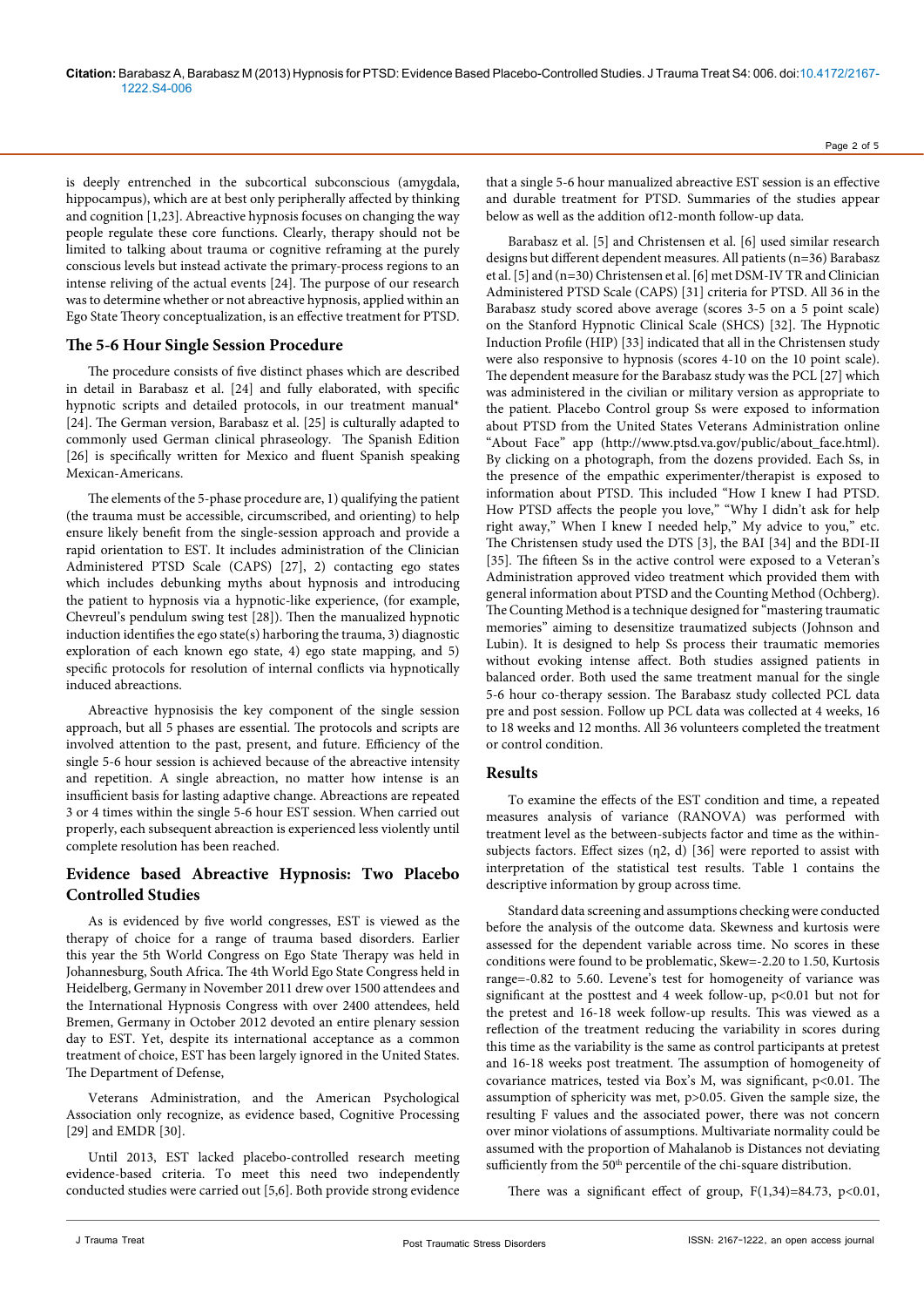| <b>PCL Means</b> |         |          |         |           |           |
|------------------|---------|----------|---------|-----------|-----------|
|                  | Pretest | Posttest | 4 weeks | 16-18 wks | 12 months |
| Control          | 77.00   | 59.66    | 68.66   | 72.27     | 77.40     |
| Treatment        | 77 11   | 24.00    | 30.66   | 33.05     | 28.47     |

**Table 1:** PCL Means for Control and Experimental Groups.

partial  $n2=0.714$ . Across time the control group had a significantly higher mean, M=69.40, compared to the experimental group, M=41.21. There also was a significant effect of time,  $F(3,102)=85.75$ ,  $p<0.01$ , partial  $\eta$ 2=0.716, and time by group interaction, F(3,102)=33.24, p<0.01, partial  $n2=0.494$ .

As seen in Table 1, the experimental group appeared to have lower mean scores at each time point with the exception of the pretest assessment. All differences between groups were statistically significant except for the pretest difference. The effect size differences at posttest, d=2.91, at 4 weeks, d=4.87, and at 16-18 weeks follow-up, d=2.45, revealed large differences. The largest difference was near 5 standard deviations at 4 weeks follow-up. The difference was greater than 2 standard deviations at the 16 to 18 weeks follow-up point.

Figure 1 displays the average scores by group across time. As can be seen in Figure 1 both the treatment and control groups did not differ on the pretest assessment. After this point in time, the treatment group has lower scores on the dependent variable across time compared to the control group. Simple effect analysis was used to dissect the interaction revealed that the control group had a significant difference from pretest to posttest (p<.01), yet this significant difference was not maintained over time as the remaining two differences compared to pretest were not significant, p>0.05. In fact, there was a significant increase between posttest and the 16-18 week follow-up suggesting a trend of returning to beginning status. In contrast, the treatment group had a significant decrease between pretest and each post assessment, p<0.01. There were no statistically significant declines in scores after the posttest assessment, yet there were no statistical increases in scores, as was seen in the control condition.

The Christensen study collected DTS, BAI and BDI-II data pre and post the treatment and control sessions as well as at 4 weeks and at 12 weeks. Two-way analyses of variance (ANOVAs) (2 groups X 4 measurement periods) were calculated on the DTS, BDI-II) and BAI scores. Follow-up univariate ANOVA's and Tukey's were calculated.

Because of the distributions of the data, non-parametric tests were calculated (Mann-Whitney U and Wilcoxon Signed-Ranks tests). One way ANOVA's computed for the DTS scores, BDI-II scores and BAI scores at pre-test revealed no significant differences between the EST and the active control group at pre-test for any measure (DTS, F(1,28)=.17, p>.68; BDI-II, F(1,28)=1.88, p>.18; BAI, F(1,28)=.03, p>.87).

Page 3 of 5

DTS was conceptualized to be the measure most directly relevant to the primary purpose of the study. The 2×4 analysis of variance revealed a significant within-subjects effect  $(F(3,26)=44.48, p<.001,$  Wilks' Lambda=.1639), a significant between groups effect (F(3,26)=8.24, p<.0005, Wilks' Lambda=.5126) and a significant interaction effect (trial X group) (F(3,84)=5.44, p<.007). Follow-up univariate ANOVAs revealed significant decreases in PTSD symptoms for the EST group from pre-treatment to post-test  $(F(1,28)=15.46, p<.0005$  and one month follow-up (F(1,28)=7.68, p<.009).

Examination of the data revealed a greater than 34% increase in variance at the three month follow-up (compared to post-treatment and one month data) which can be typical of small N therapeutic intervention studies. The distribution of scores became non-normal at three months, which violates the normalcy assumption required for parametric analyses. Therefore, a non-parametric approach was adopted to analyze the three months data. A Wilcoxon Signed-Ranks test was calculated. The result (Ns-R=15, T=0, p<.001) shows EST continued to have a significant positive effect on DTS scores at the three-month follow-up.

Tukeys Studentized HSDs were computed to compare the EST and the active control group. The results indicated significantly lower DTS scores for EST versus the active control condition at post-treatment (Studentized critical value=2.89, minimum significant difference 22.09, Control mean 78.2, EST mean 35.8, p<.05) and at one-month followup (Studentized critical range=2.89, minimum significant difference 22.95, Control mean=60.20, EST mean=29.13, p<.05). Due to the non-normal distribution of scores at the three-month follow-up, the non-parametric Mann Whitney U was calculated. The result yielded a Z=2.31, p<.05 showing EST produced significantly lower DTS scores at three months than the active control condition.

The overall ANOVA of the BDI-II revealed a significant within

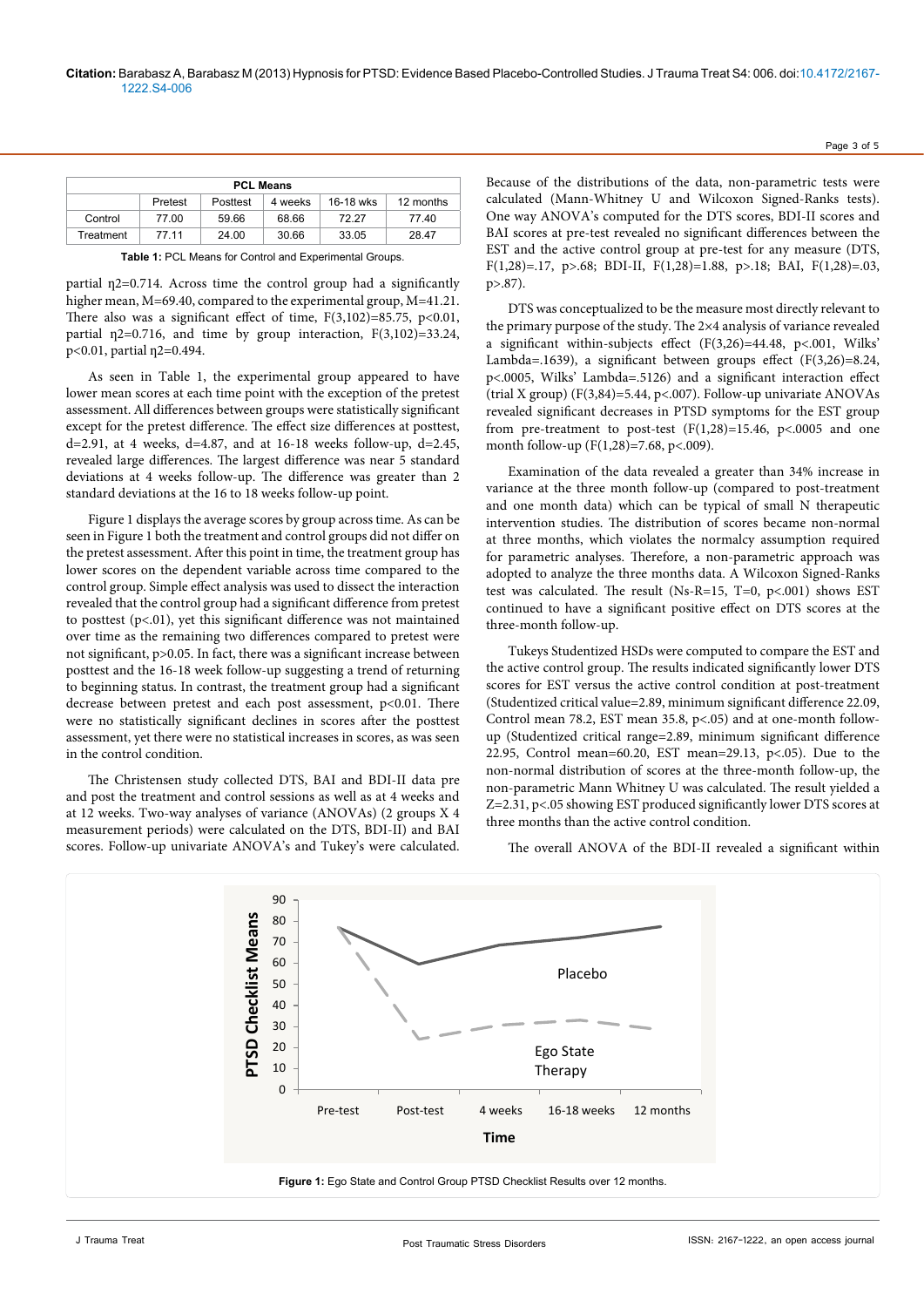groups result ( $F=(3,26)$ , 38.19, p<.001, Wilks' Lambda=.18) and a significant between groups result ( $F=(3,26)$ , 20.64, p<.0001, Wilks' Lambda=.29). WIlcoxon Signed Ranks test results showed significantly lower BDI-II scores at post-test (Ns-R=15, T=6.2, p<.001), at one month (Ns-R=15, T=1.5, p<.001), and at three months (Ns-R=15, T=7,  $p < .001$ ).

Tukeys Studentized HSD results indicated significant effects for EST versus the active control condition at post-treatment (Studentized critical value =2.90, minimum significant difference 7.90, Control mean 21.73, EST mean 5.80, p<.05). Given that the score distributions were not normally distributed at one month and three months, Mann-Whitney U tests were calculated. The results showed EST produced significantly lower BDI-II scores versus the active control condition at one month (Z=3.77, p<.01) and at three months (Z=2.42, p<.05).

The overall ANOVA of the BAI revealed a significant within groups result  $(F(3,26)=21.46, p<.0001, Wilks' Lambda=.28)$  and a significant between groups result (F(3,26)=7.13, p<.001, Wilks' Lambda= .54). Follow-up ANOVA results F(1,28)=15.4, R2=.35, p<.0005 showed EST produced significantly lower BAI scores at post-test versus pretreatment. Wilcoxon Signed Ranks test results showed EST produced significantly lower scores than pre-test at one month (Ns-R=15, T= -3, p<.001) and at three months (Ns-R=15, T=2, p<.001).

Tukeys Studentized HSD results indicated significant effects for EST versus the active control condition at post-treatment (Studentized critical value =2.90, minimum significant difference 7.13, Control mean 20.6, EST mean 6.93, p<.05). Due to the non normal distribution of scores at one and three months follow-up, Mann Whitney U tests were calculated which showed EST produced significantly lower BAI scores than the active control condition at one month  $(Z=2.44, p<0.05)$ and at three months  $(Z=4.9, p<.01)$ .

# **Discussion**

The major findings of the two studies show that a single 5-6 hour session of manualized abreactive EST is an effective treatment at immediate post –treatment and over repeated follow-ups using the most commonly accepted measures of PTSD symptoms. The placebo groups appeared to show a significant immediate post treatment effects indicating that the placebo conditions functioned as believable treatment conditions. Yet, for example, the apparent placebo effects in the Barabasz study (a reduction in PCL scores of 17.34 points for controls) are clinically meaningless when contrasted with the posttreatment effects produced by the abreactive hypnosis ego state group (a reduction in PCL scores of 53.11 points). The immediate posttreatment significant placebo effects vanished at the first and subsequent follow-ups while the clinically meaningful ego state treatment effects were maintained over time in both studies.

Beyond the quantitative data, the expressions of relief from years of symptoms by the abreactive hypnosis EST treated patients were often profound in both the nature of the verbalizations and the appearance of relief expressed in relaxed posture and pleasant facial expression. Instead of a repressed pain the trauma event became a simple memory, resilient to re-traumatization.

### **Footnote**

\*The spiral-bound manual (clinical edition; Barabasz, Barabasz, Christensen, et al., 2012) is available only to licensed health care professionals and qualifies researchers at nominal cost by emailing the first author (arreed barabasz@wsu. edu). The authors ask that this copyrighted material not be made available to the public as it could be misused.

#### **References**

Barabasz A, Barabasz M, Watkins JG (2011) Single session manualized ego state therapy (EST) for combat stress injury, PTSD, and ASD, Part 1: The theory. International Journal of Clinical and Experimental Hypnosis 59: 379- 391.

Page 4 of 5

- 2. [Weathers FW, Keane TM, Davidson JR \(2001\) Clinician-administered PTSD](http://www.ncbi.nlm.nih.gov/pubmed/11387733)  [scale: a review of the first ten years of research. Depress Anxiety 13: 132-156.](http://www.ncbi.nlm.nih.gov/pubmed/11387733)
- 3. [Davidson JR, Book SW, Colket JT, Tupler LA, Roth S, et al. \(1997\) Assessment](http://www.ncbi.nlm.nih.gov/pubmed/9122295)  [of a new self-rating scale for post-traumatic stress disorder. Psychol Med 27:](http://www.ncbi.nlm.nih.gov/pubmed/9122295)  [153-160.](http://www.ncbi.nlm.nih.gov/pubmed/9122295)
- 4. Barabasz A (2013) Evidence based abreactive ego state therapy for PTSD. American Journal of Clinical Hypnosis 56: 54-65.
- 5. [Barabasz A, Barabasz M, Christensen C, French B, Watkins JG \(2013\) Efficacy](http://www.ncbi.nlm.nih.gov/pubmed/23153382)  [of single-session abreactive ego state therapy for combat stress injury, PTSD,](http://www.ncbi.nlm.nih.gov/pubmed/23153382)  [and ASD. Int J Clin Exp Hypn 61: 1-19.](http://www.ncbi.nlm.nih.gov/pubmed/23153382)
- 6. Christensen C, Barabasz A, Barabasz M (2013) Efficacy of Abreactive Ego State Therapy for PTSD. International Journal of Clinical and Experimental Hypnosis 61: 20-37.
- 7. Watkins JG (1949) Hypnotherapy of war neuroses. New York: Ronald.
- 8. van der Kolk B (1994) Psychobiology of posttraumatic stress disorder. In Panksepp, J. (Ed.), Textbook of biological psychiatry, (pp. 319-344). New York: Wiley-Liss.
- 9. [Barabasz A, Christensen C \(2006\) Age regression: tailored versus scripted](http://www.ncbi.nlm.nih.gov/pubmed/16696557)  [inductions. Am J Clin Hypn 48: 251-261.](http://www.ncbi.nlm.nih.gov/pubmed/16696557)
- 10. [Christensen C, Barabasz A, Barabasz M \(2009\) Effects of an affect bridge for](http://www.ncbi.nlm.nih.gov/pubmed/20182998)  [age regression. Int J Clin Exp Hypn 57: 402-418.](http://www.ncbi.nlm.nih.gov/pubmed/20182998)
- 11. [Bhuvaneswar C, Spiegel D \(2013\) An eye for an I: a 35-year-old woman with](http://www.ncbi.nlm.nih.gov/pubmed/23679117)  [fluctuating oculomotor deficits and dissociative identity disorder. Int J Clin Exp](http://www.ncbi.nlm.nih.gov/pubmed/23679117)  [Hypn 61: 351-370.](http://www.ncbi.nlm.nih.gov/pubmed/23679117)
- 12. [Cunningham PF, Ramos P \(2012\) Involuntary experiencing and the](http://www.ncbi.nlm.nih.gov/pubmed/22917106)  [performance of hypnotic test suggestions. Int J Clin Exp Hypn 60: 416-431.](http://www.ncbi.nlm.nih.gov/pubmed/22917106)
- 13. [Spiegel D \(1984\) Multiple personality as a post-traumatic stress disorder.](http://www.ncbi.nlm.nih.gov/pubmed/6718261)  [Psychiatr Clin North Am 7: 101-110.](http://www.ncbi.nlm.nih.gov/pubmed/6718261)
- 14. [Spiegel D \(1991\) Neurophysiological correlates of hypnosis and dissociation. J](http://www.ncbi.nlm.nih.gov/pubmed/1821268)  [Neuropsychiatry Clin Neurosci 3: 440-445.](http://www.ncbi.nlm.nih.gov/pubmed/1821268)
- 15. [Spiegel D \(1998\) Hypnosis and implicit memory: automatic processing of](http://www.ncbi.nlm.nih.gov/pubmed/9470234)  [explicit content. Am J Clin Hypn 40: 231-240.](http://www.ncbi.nlm.nih.gov/pubmed/9470234)
- 16. [Spiegel D \(2003\) Negative and positive visual hypnotic hallucinations: attending](http://www.ncbi.nlm.nih.gov/pubmed/12908748)  [inside and out. Int J Clin Exp Hypn 51: 130-146.](http://www.ncbi.nlm.nih.gov/pubmed/12908748)
- 17. [Spiegel D, King R \(1992\) Hypnotizability and CSF HVA levels among psychiatric](http://www.ncbi.nlm.nih.gov/pubmed/1543801)  [patients. Biol Psychiatry 31: 95-98.](http://www.ncbi.nlm.nih.gov/pubmed/1543801)
- 18. [Hull AM \(2002\) Neuroimaging findings in post-traumatic stress disorder.](http://www.ncbi.nlm.nih.gov/pubmed/12151279)  [Systematic review. Br J Psychiatry 181: 102-110.](http://www.ncbi.nlm.nih.gov/pubmed/12151279)
- 19. [Lanius RA, Williamson PC, Densmore M, Boksman K, Gupta MA, et al. \(2001\)](http://www.ncbi.nlm.nih.gov/pubmed/11691703)  [Neural correlates of traumatic memories in posttraumatic stress disorder: a](http://www.ncbi.nlm.nih.gov/pubmed/11691703)  [functional MRI investigation. Am J Psychiatry 158: 1920-1922.](http://www.ncbi.nlm.nih.gov/pubmed/11691703)
- 20. Lindauer RJ, Booji J, Habraken JBA, Uylings HB, Olff M, et al. (2004) Cerebral blood flow changes during script driven imagery in police officers with posttraumatic stress disorder. Biological Psychiatry 56: 853-861.
- 21. Van der Kolk B (2007) New frontiers in trauma treatment. Presented at the Institute for the Advancement of Human Behavior, Seattle, WA.
- 22. Jackson J (1958) Evolution and dissociation of the nervous system. In J.J. Taylor (Ed.), Selected Writings of John Hughlings, (pp. 45-118). London, UK: Stapes Press.
- 23. Watkins JG, Barabasz A (2008) Advanced Hypnotherapy: Hypnodynamic Techniques. New York, London: Routledge Taylor & Francis.
- 24. Barabasz A, Barabasz M, Watkins JG (2012) Single Session Manualized Ego State Therapy (EST) for Combat Stress Injury, PTSD, and ASD: The procedure. International Journal of Clinical and Experimental Hypnosis 60: 370-381.
- 25. Barabasz A, Barabasz M, Christensen C, Riegel S, Watkins JG (2013) Abreagierende ego state therapie ein wegeiser für kamphbding te störungen,